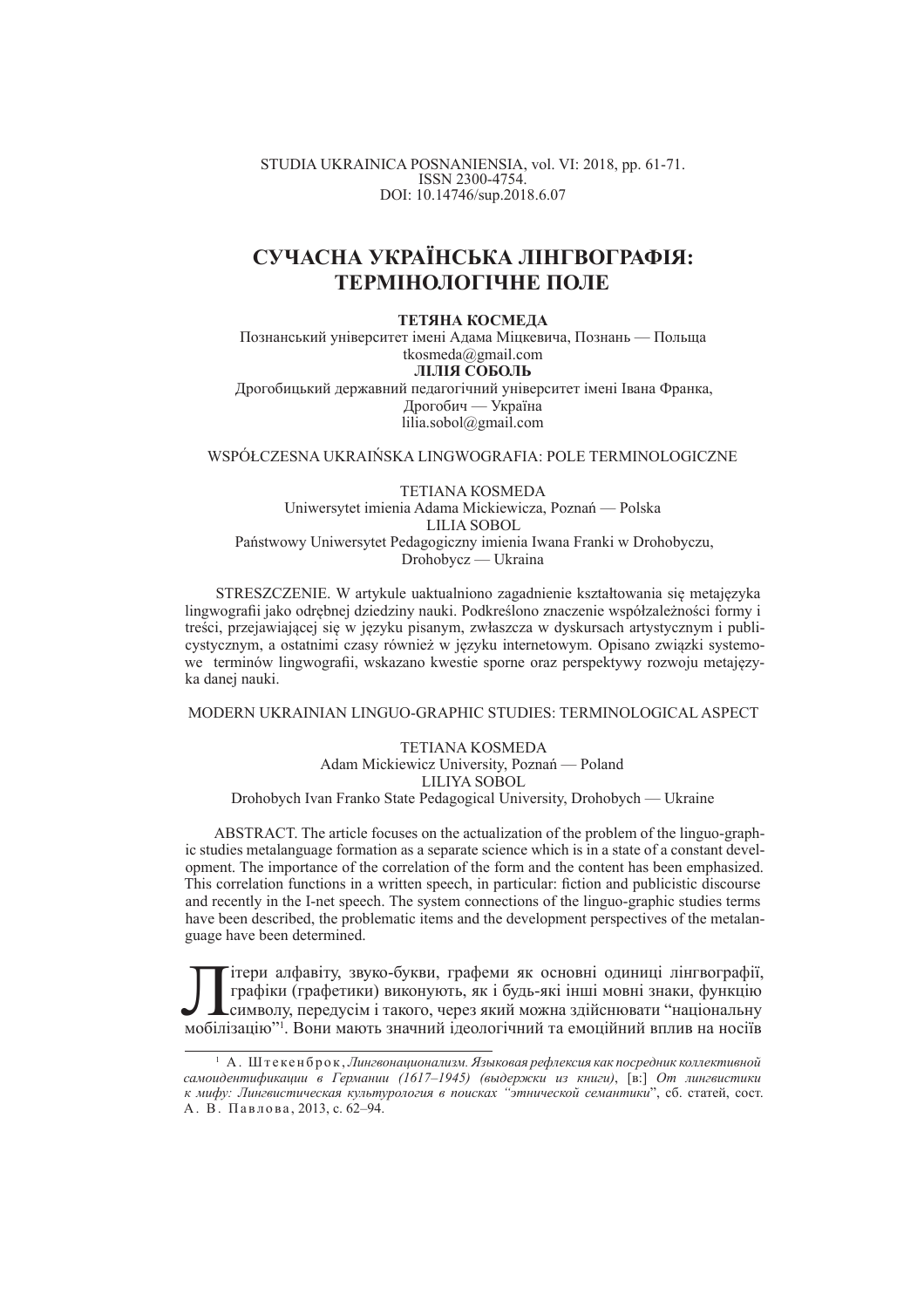### 62 Т. Космела, Л. Соболь

мови. Крім того, графемні та графічні знаки можуть моделювати систему прагматичних смислів. Це знаки відповідної лінгвокультури, що виражають "дух" кожної конкретної мови, адже "форма" є опозитивним корелятом "змісту". Зовнішня форма мовних одиниць у різних мовах не збігається, точніше, може збігатися частково, що простежуємо і в споріднених мовах.

Сучасна німецька дослідниця А. Штекенброк наголошує: "Рідна мова сама собою творить історію своїх носіїв: кожне її слово, кожна буква й кожний звук це свідчення «глибинної сутності», «давньої історії», «величі», «розуму», «морального начала», «духовності» й «душевності» людей, які розмовляють цією мовою" (перекл. автор. — Т. К.)<sup>2</sup>. Зрозуміло, що зовнішня форма знаків часто стає "смислотвірним фактором" і генерує лінгвоспецифічні, тобто безпосередньо зумовлені особливостями конкретної мови смисли (рима в поезії, утворення фразеологічних одиниць, гра слів, текстуалізовані вербальні асоціації, додатковий стилістико-прагматичний ефект у процесі вживання територіальних чи соціальних варіантів вимови тощо). Зовнішня форма, зрозуміло, може призводити до значних утруднень у міжкультурній комунікації, передусім у міжкультурній трансляції<sup>з</sup>.

Українські лослілники приліляють значну увагу вивченню проблем графіки, ширше — лінгвографії, зокрема теоретичним питанням мотивації доцільного використання графіки й пунктуації, певних шрифтів та інших елементів поліграфії. Ло таких мовознавців належать перелусім сучасні українські вчені. як-от: О. Білецька<sup>4</sup>, Т. Видайчук<sup>5</sup>, П. Донець<sup>6</sup>, А. Загнітко<sup>7</sup>, Л. Макарук<sup>8</sup>, В. Німчук<sup>9</sup>, Л. Українець<sup>10</sup>, І. Фаріон<sup>11</sup>, Л. Чернюх<sup>12</sup> та ін. Метологічною базою цих досліджень стали праці класиків мовознавства, зокрема О. Потебні, Л. Булаховського, П. Фортунатова, Ю. Шевельова та ін. Л. Булаховський, услід за П. Реформатським, ще в сер. XX ст. актуалізував проблематику лінгвографії, зміст якої — "специфіка письмового виразу в його відношенні до можливого поліграфічного оформлення тексту. Ця специфіка […] далеко не така обмежена, як

 $2$  Там же, с. 65.

<sup>&</sup>lt;sup>3</sup> П. Донец, Основы общей теории межкультурной коммуникации: научный статус, по*ɧɹɬɢɣɧɵɣ ɚɩɩɚɪɚɬ, ɹɡɵɤɨɜɨɣ ɢ ɧɟɹɡɵɤɨɜɨɣ ɚɫɩɟɤɬɵ, ɜɨɩɪɨɫɵ ɷɬɢɤɢ ɢ ɞɢɞɚɤɬɢɤɢ*, ɏɚɪɶɤɨɜ 2001, ɫ. 94.

<sup>&</sup>lt;sup>4</sup> О. В. Білецька, Графічна форма постмодерністського художнього тексту крізь при*зму графічної лінгвістики*, [в:] "Нова філологія", 3б. наук. праць, наук. ред. В. М. Манакін, Запоріжжя 2014, № 60.

<sup>&</sup>lt;sup>5</sup> Т. Видайчук, Українська живомовна фонетика і кирилична графіка в дослідженнях *Iвана Франка*, [в:] *Іван Франко: дух, наука, думка, воля*. Матер. Міжнар. наук. конґр., присвяч. 150-річчю від дня народж. Івана Франка (Львів, 27 верес. – 1 жовт. 2006 р.), Львів 2010, т. 2: Проблеми мовознавства.

 $6$  П. Донец, указ. источн.

<sup>&</sup>lt;sup>7</sup> А. П. Загнітко, Словник сучасної лінгвістики: поняття і терміни, у 4 томах, Донецьк 2012.

<sup>&</sup>lt;sup>8</sup> Л. Л. Макарук, Графічна лінгвістика: становлення, сучасний стан та перспекти*ви розвитку*, [в:] "Іноземна філологія", укр. наук. зб. Львів. нац. ун-ту ім. І. Франка, гол. ред. А. Й. Паславська, Львів 2013, вип. 125.

<sup>9</sup> В. В. Німчук, *Про графіку та правопис як елементи етнічної культури: історія t*, [в:] "Мовознавство", Київ 1990, № 6.

<sup>&</sup>lt;sup>10</sup> Л. Ф. Українець, Фонетична конотація в українській поетичній мові XX – XXI ст.: семантико-прагматичний вимір, Київ-Полтава 2014.

<sup>&</sup>lt;sup>11</sup> І. Д. Фаріон, Мовна краса і сила: Суспільно-креативна роль української мови в XI – *cередині XIX ст.*, Львів 2011.

<sup>&</sup>lt;sup>12</sup> Л. Д. Чернюх, Лінгвальні особливості сучасної словацької реклами, автореф. дис. ... канд. філол. наук, Київ 2014.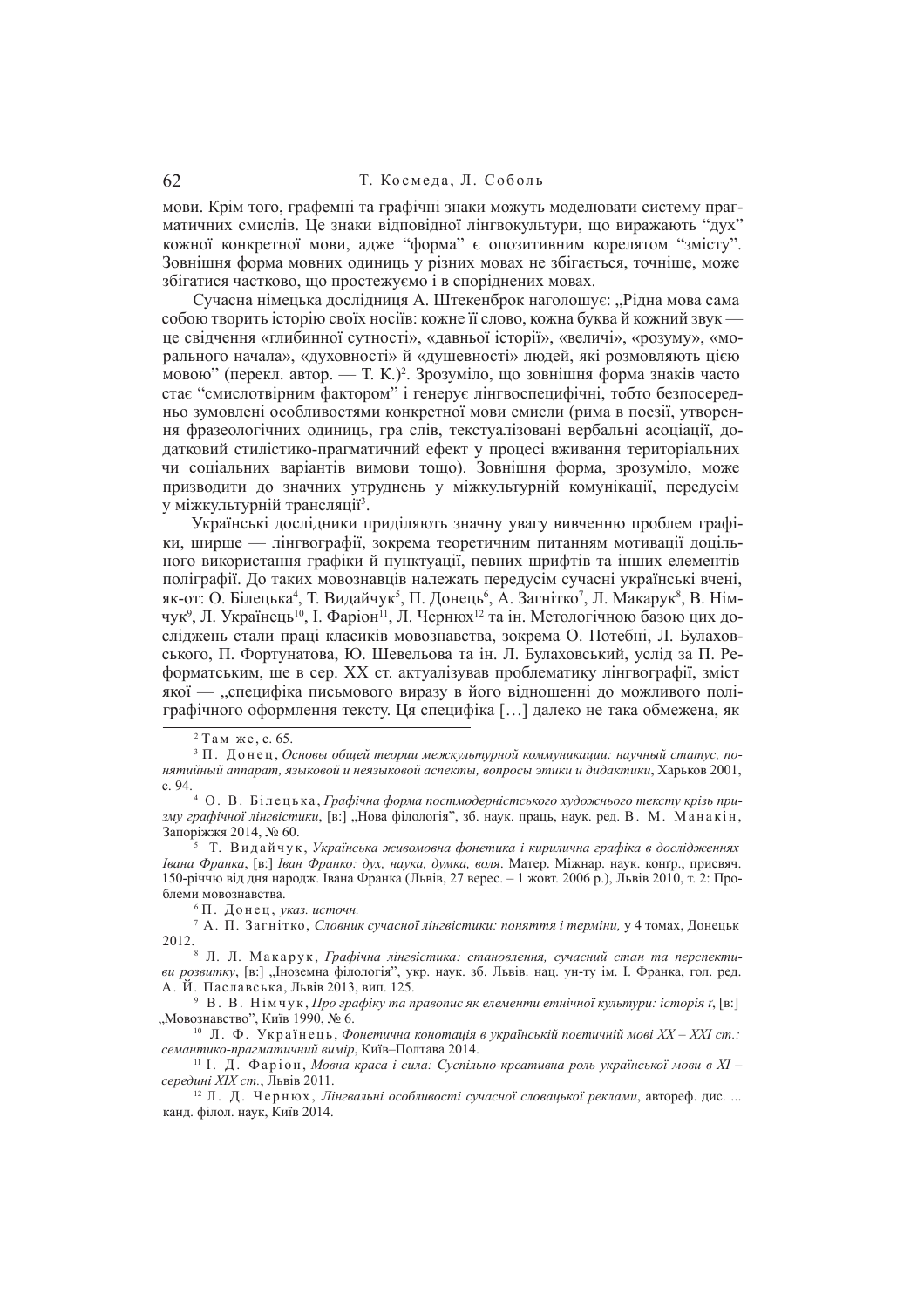може здаватися із самих умоглядних позицій, отже, і практичну користь від роботи над нею аж ніяк не слід недооцінювати"<sup>13</sup>.

Однак, як видається, і сьогодні лінгвографія ще не знайшла належного розвитку в мовознавчій теорії, хоч функції графем, з одного боку, розширюються, а "розвинені системи письма, на відміну від примітивних, виявляють свій зв'язок і залежність від характеру відповідних мов, що ними обслуговуються"14.

Як відзначають українські вчені, лінгвографія не має окресленого понятійного апарату, методологічної бази, зокрема невизначеними залишаються її об'єкт, предмет, методи, завдання і под.<sup>15</sup>, що потребує конкретної й ретельної роботи, осмислення й узагальнення. Немає єлиного поглялу навіть на назву науки, про яку йдеться, оскільки, крім терміна лінгвографія, функціюють також графічна лінгвістика, граматологія, граматографія, графологія, філо*графія, інфографіка*. Мовознавці переконані, що лінгвографію (надаємо перевагу саме шьому терміну як найбільш поширеному) можна полілити на кілька розділів, ураховуючи структурне розмаїття її одиниць, характер співвідношення з нелінгвістичними сферами, способи аналізу, а кожний розліл може мати ше й підрозділи<sup>16</sup>. Однозначно можна стверджувати, що лінгвографія — це комплексна наука про письмо, яка має низку "білих" плям передусім методологічного характеру.

Термін "лінгвографія", чи "графічна лінгвістика", називають "парасольковим", оскільки він охоплює суміжні наукові напрями, що мають спільний об'єкт дослідження — письмо, однак різняться своїм дослідницьким предметом<sup>17</sup>.

Приділяючи особливу увагу проблемам лінгвографії, Л. Булаховський писав, що "панівна (типова) графічна форма письмових знаків певної цивілізації є, звичайно, умовна і визнається нацією внаслідок тривалої традиції"<sup>18</sup>.

Графіка, як зауважувалося, без заперечень визнається важливим соціальноідеологічним чинником впливу на мовців. Саме тому впродовж тривалого часу існування писемності, зокрема функціювання кирилиці, українського алфавіту, що на ній базується, вілбуваються "азбучні війни", простежується намагання нав'язати українській лінгвокультурі латиницю чи лінгвокультурам, що базуються на латиниці, — кирилицю, що, скажімо, практикувала Росія щодо Польші, напр., у XIX — на поч. XX ст.

В. Німчук у праці Про графіку та правопис як елементи етнічної культури: *icmopiя т* перефразовує слова Т. Шевченка *і* пише: "Ну що, здавалося б, літери? Писемні знаки та й більш нічого!" (Див. також назву статті І. Фаріон "*Ну що*  $6.$  здавалося, слова..."). Маючи на меті пілкреслити значушість писемності, шо нерозривно пов'язана з буквами, графемами чи звуко-буквами, названий учений пише, шо існує "якнайтісніший зв'язок системи мови і системи писемності в людській уяві", адже будь-яка мова засвоюється насамперед акустично та візуально (текст, графічні знаки)<sup>19</sup>, що не викликає заперечень.

<sup>&</sup>lt;sup>13</sup> Л. А. Булаховський, Лінгвографія, [в:] Його ж, Вибр. праці, в 5 томах, Київ 1975, т. 1, с. 90.

 $14$  Там само.

<sup>&</sup>lt;sup>15</sup> О. В. Білецька, Становлення графічної лінгвістики як комплексної науки: аналітич*ний огляд*, [в:] "Наук. вісн. Херсон. держ. ун-ту, сер. Лінгвістика", гол. ред. Н. П. Матвеєва, Херсон 2013, с. 18–28.

<sup>&</sup>lt;sup>16</sup> Л. Л. Макарук, зазнач. джер.

<sup>&</sup>lt;sup>17</sup> О. В. Білецька, Становлення графічної лінгвістики як комплексної науки...

<sup>&</sup>lt;sup>18</sup> Л. А. Булаховський, Лінгвографія...

<sup>&</sup>lt;sup>19</sup> В. В. Німчук, зазнач. джер.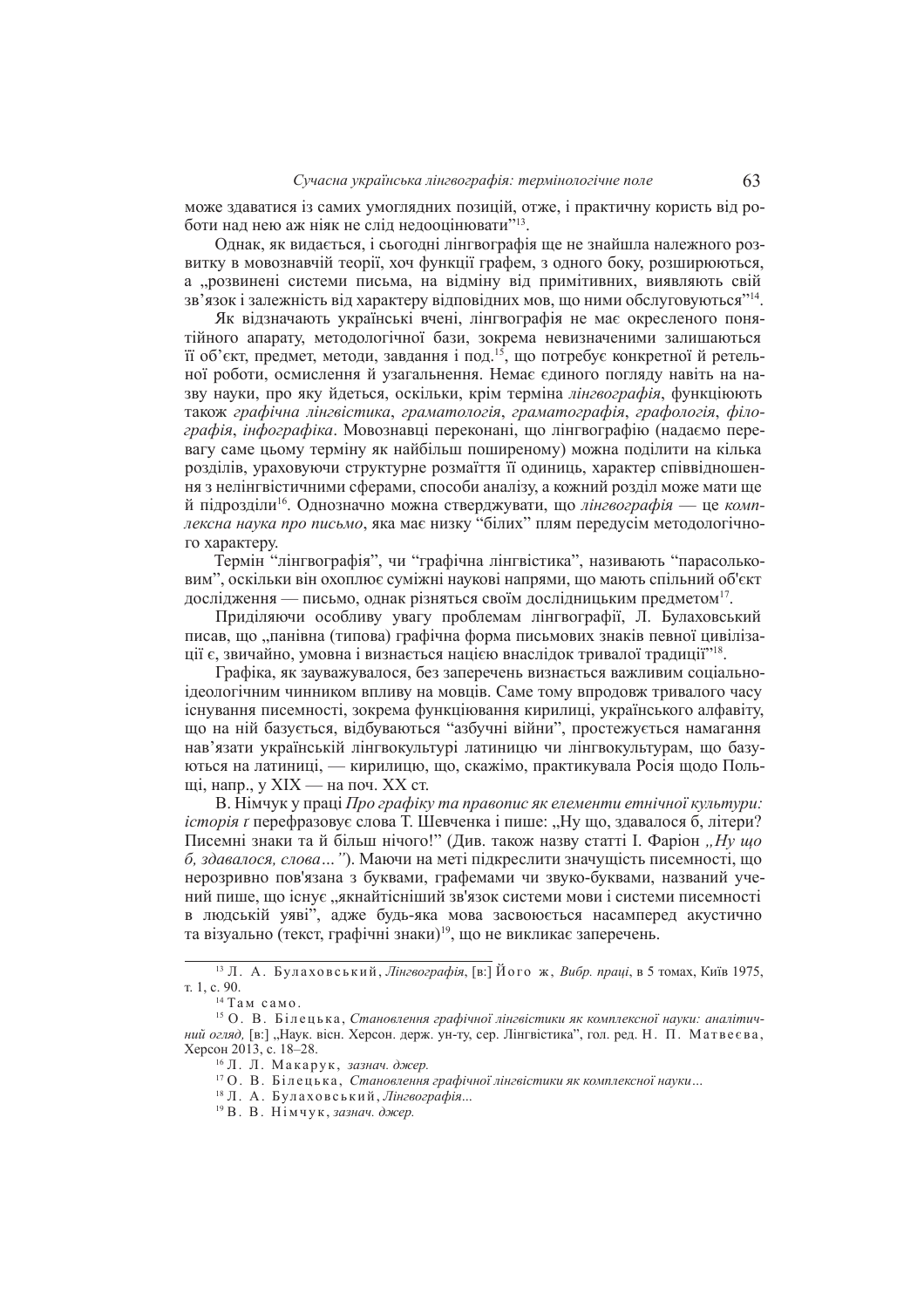Знаки пунктуації належать до допоміжних графічних знаків, які ще прийнято називати нелітерними знаками. Вони вживаються для членування писемного тексту й також є частиною графічної системи певної мови, та "обслуговують ті аспекти писемної мови", що не передаються буквами відповідно до чинних правил орфографії та пунктуації<sup>20</sup>. "Попри те, що нелітерні знаки є одиницями графічного рівня і не мають звукового аналога...", вони виконують такі функції: фонографічну, змісторозрізнювальну, графомарковану, прагматичну тощо<sup>21</sup>.

Отже, наголосимо, що писемна мова кожного народу є насамперед системою графічних знаків (основних і лопоміжних), що виникла на вілповілному рівні людського поступу й розвивалася протягом століть. Система звукових знаків репрезентована буквами, що розміщені в певному порядку, утворюючи алфавіт, азбуку, чи абетку (абецадло), — основні графічні знаки.

Деякі вчені вважають, що необхілно розрізняти поняття буква (літера) і графема, наголошуючи, що *графема* — це "найменша смислорозрізнювальна одиниця писемної мови, яка відповідає фонемі в усному мовленні<sup>722</sup>, напр., у слові *ciль* — 4 букви, але 3 графеми, "Буква має значення, обумовлене співвілнесенням т з фонемою чи фонемами, яке визначають за сильною позицією фонеми<sup>123</sup>. Термін "графема" ввів у лінгвістичний обіг І. Бодуен де Куртене саме "з метою зорової фіксації образу фонеми". Цьому передувала орфографічна дискусія, організована П. Фортунатовим, наслілком якої стала орфографічна реформа 1917 року<sup>24</sup>.

Однак, як доводить аналіз наукової літератури, словників лінгвістичних термінів, *графема* — багатозначний термін, оскільки його використовують і на означення будь-якого графічного накреслення, будь-якої графічної одиниці, включаючий букви, і знак наголосу, розділові знаки, пробіли, відступи, прийоми скорочення слів і речень (А. Загнітко, О. Селіванова). У писемному варіанті графеми бувають друковані й рукописні, великі й малі. Система основних графем української мови містить, як віломо, 33 літери, хоч упроловж її становлення ця кількість була більшою чи меншою. "Вибір графем на письмі визначається їхньою синтагматикою (поєднанням букв у тексті), правилами орфографії та пунктуації<sup>225</sup>. Графему розглядають і як співвідношення між буквою і звуком: у цьому разі використовують синонімічний термін звуко-буква, що, вочевидь, мотивовано характером письма, що визначається як звуко-буквене. Отже, цілком логічну одиницю такого письма можна називати звуко-буквою (А. Загнітко, Т. Космела. I. Фаріон).

Отже, як видається, має місце широкий і вузький підходи до розуміння терміна *графема*. Не необхілно враховувати, оскільки *графеміку* розглялають i як сукупність усіх графічних знаків.

<sup>&</sup>lt;sup>20</sup> Див. про це: О. В. Станіслав, *Функціональні характеристики нелітерних знаків*  $\alpha$ *французької орфографії*, Луцьк 2009.

 $\frac{21}{21}$  Tam camo.

<sup>&</sup>lt;sup>22</sup> Сучасна українська мова. Фонетика. Фонологія. Орфоепія. Графіка, навч. посіб., за ред. М. М. Фащенко, Київ 2010, с. 134.

 $23$  Там само, с. 241.

<sup>&</sup>lt;sup>24</sup> О. О. Селіванова, Лінгвістична енциклопедія, Полтава 2010, с. 108; *Большой энциклопедический словарь*, гл. ред. В. Н. Ярцева, Москва 1998, с. 117–118.

<sup>&</sup>lt;sup>25</sup> Українська мова: енциклопедія, редкол.: В. М. Русанівський, О. О. Тараненко (співгол.), М. П. Зяблюк та ін., Київ 2000, с. 119; А. П. Загнітко, зазнач. джер., т. 1, с. 177; О. О. Селіванова, зазнач. джер., с. 108.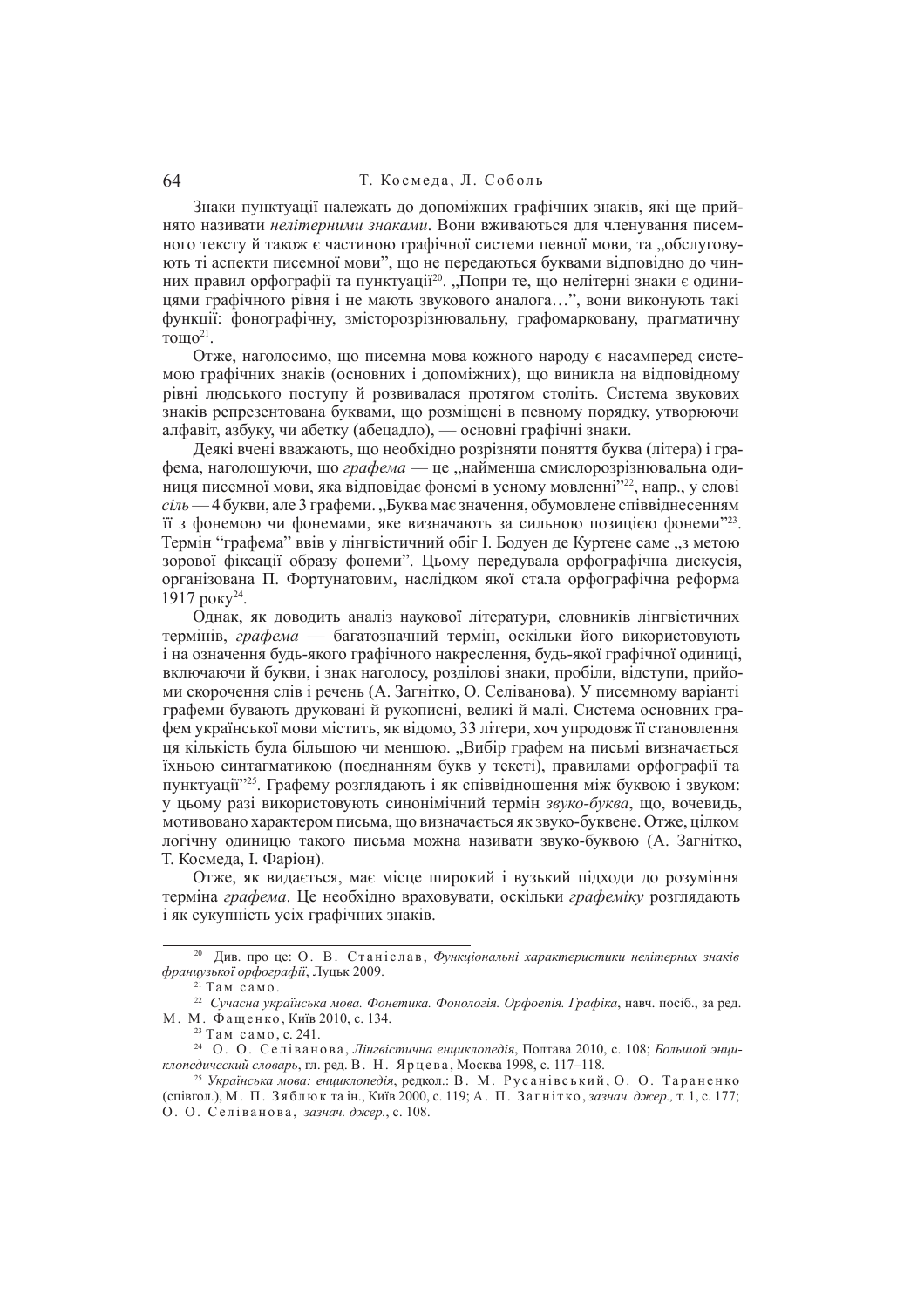#### *ɋɭɱɚɫɧɚ ɭɤɪɚʀɧɫɶɤɚ ɥɿɧɝɜɨɝɪɚɮɿɹ: ɬɟɪɦɿɧɨɥɨɝɿɱɧɟ ɩɨɥɟ* 65

Сукупність літер, що розміщені у відповідно прийнятому порядку, — це *алфавіт. Алфавіт*, як відомо, слово грецького походження (створене від назви перших літер, власне, грецького алфавіту способом складання). В українській мові є кілька синонімів до цього слова: перше — азбука, що походить від поєднання давньослов'янських літер *аз* і буки (складання; від цього слова походить і лексема *азбуковник* — своєрідний словник-довідник, у якому статті з різних галузей знання розміщувалися за алфавітним принципом: спочатку в них подавалися слова іншомовного походження з докладним розкриттям значення, біблійно-церковна символіка (XIII – XIV ст.), а далі — світська інформація зі значенням джерел (XVI — XVII ст.); поширювалися *азбуковники* переважно в рукописному вигляді й призначалися передусім учням<sup>26</sup>; друге — *абетка* (складання із суфіксацією), створене за назвами літер сучасного алфавіту. У XIX ст. в західній частині України алфавіт називали *абецадлом*: тут виразно відчувається польський вплив, тобто за першими літерами латинського алфавіту  $(a, b \, \mathrm{i} \, c)$ .

Номінації самого алфавіту містять назви вілповілних графем, оскільки термін графема використовують і на позначення букви, літери (А. Загнітко, О. Селіванова). У мовній свіломості носіїв кожної лінгвокультури як "пам'ять давнини" зафіксовані й ті назви літер, що на сьогодні вийшли з ужитку: ідеться, зокрема, про назви *аз*, буки і под. У цьому разі назви графем є мотивувальними основами творення слів: вони набули статусу кореневих морфем, тобто має місце не лише лексикалізація, але й семантизація назв букв. Літери не лише стають словотвірною базою для творення інших слів, але й набувають здатності передавати відповідне значення, що фіксується за ними у свідомості мовців. Iнколи воно, як зазначалося, пов'язане з внутрішньою формою літери, протобукви.

Уважаємо, що необхідно ввести в лінгвістичний обіг терміни лексикалізація <u>i</u> *семантизація графем* на означення відповідних процесів, а також *графемиicmopuзми* для номінації тих літер, що вийшли з ужитку внаслідок реформ графіки (напр. *юс великий, юс малий, ять* та ін.), та *архаїчні номінації графем* для окреслення літер, у яких змінилася назва (напр. добро — де, мисліте - $\epsilon$ *M* i под.), однак вони не вийшли з ужитку. Крім того, для номінації графем. що вилучені з графічної системи внаслідок політичних чинників, уведено образний термін "*репресована графема*": ідеться про літеру *ґ*, що була вилучена з українського алфавіту, але в часи незалежності України повернута.

Нефіксований у сучасних лінгвістичних термінологічних словниках і згадуваний вище термін звуко-буква, однак його використовують у мовознавчому НАУКОВОМУ ЛИСКУРСІ, ХОЧ І В РІЗНИХ ГРАФІЧНИХ ВАРІАНТАХ — *звуко-буква* і звукобуква (Див., напр.: Т. Космеда, І. Фаріон<sup>27</sup>). Уважаємо, як зазначалося, що цей термін зручний лля номінації явища, що характеризує особливості вживання букви з урахуванням специфіки її фонетичного омовлення, специфіки звукобуквеного письма.

Крім традиційних функцій, які виконують графеми в мові, можна виділити і їхні нові функції, пов'язані з тим, що назва літери може не лише

<sup>&</sup>lt;sup>26</sup> Р. Т. Гром'як, Ю. І. Ковалів, *Літературознавчий словник-довідник*, Київ 1997, с. 18.

<sup>&</sup>lt;sup>27</sup> Т. А. Космеда, Потенціал сучасної лексикографії і прагмалінгвістики в осмисленні статусу кононативних графем, [в:] "Слово и словарь. Vocabulum et vocabularium", сб. науч. трудов по лексикогр., под ред. В. В. Дубичинского и Т. Ройтера, Харьков 2011, вып. 12, с. 123–127; І. Д. Фаріон, *Ну що б, здавалося, слова*..., [в:] "Літературний Львів", Львів 2005, c. 19–21.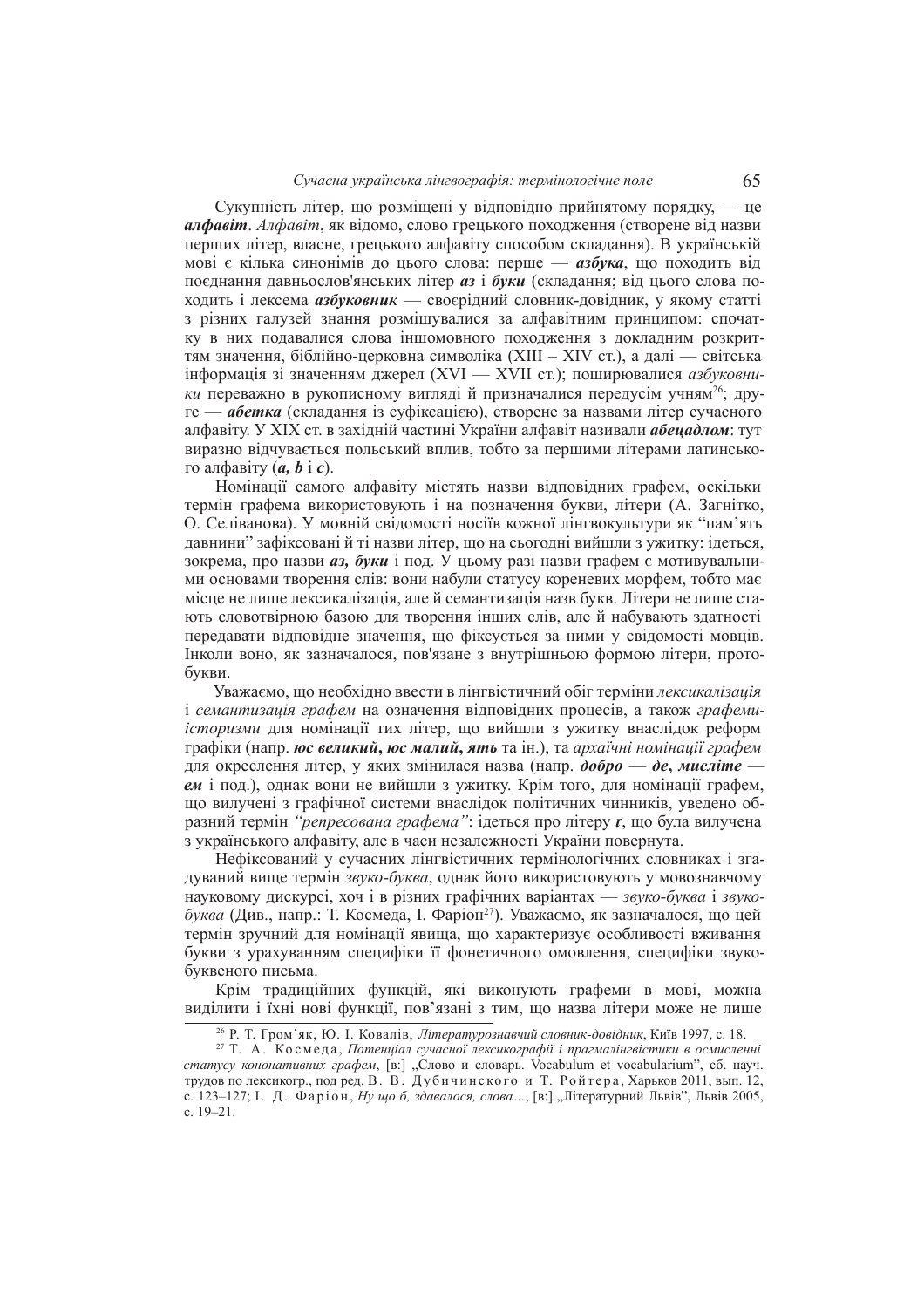## 66 Т. Космела, Л. Соболь

лексикалізуватися і семантизуватися, тобто набути статусу самостійної лексеми, отримати значення чи здатність виражати певний смисл, але й, функціюючи в дискурсивному просторі, мовленні, зафіксувати певні конотації, зреалізувати здатність виконувати систему прагматичних функцій (виражати емоції, почуття, експресію та ін.).

Графему (графеміку загалом) слід розглядати і як текстову категорію, оскільки в лінгвостилістиці, як віломо, існує низка прийомів уживання основних та лопоміжних графічних знаків для молелювання виразності, образності тексту, його орнаменталіки, ідеться навіть про функцію інтимізації (графемна чи графічна інтимізація), яку реалізують саме графеми<sup>28</sup>, що вивчається в межах лінгвографії. Очевилно, графеми, які виконують що функцію, можна номінувати графемами-інтимізаторами. Власне явище інтимізації мовлення А. Загнітко пояснює як "мовні засоби і прийоми, що передають настрій мовця, наближають автора ло читача як ло співрозмовника: стилістичний прийом у художньому мовленні, коли автор прагне увійти у ближчий комунікативний контакт з читачем, робить його співрозмовником, звертається до нього, пояснюючи йому свої переживання, думки і запрошуючи стежити за оповіддю<sup>729</sup>. Графічні засоби також можуть виконувати ню функцию.

Слушно уважається також, що "використання графічних засобів дає змогу збільшити кількість каналів, якими інформація передається адресатові, шо сприяє її ефективному засвоєнню. Алресатові не лише налають долаткову інформацію, а залучають суб'єкта сприйняття інформації до індивідуальноавторської картини світу, його комунікативного простору, системи авторського мислення та, відповідно, до системи тексту, який сприймається"<sup>30</sup>.

А. Палійчук актуалізує проблему розрізнення словесного тексту і тексту візуального, порівн.: "Словесний текст — це графічно зафіксована мова, організована відповідно до граматичних правил. Під візуальним текстом [...] розуміємо графічне виконання словесного тексту, що включає графічний поліл тексту, використання різних гарнітур шрифту, наочний матеріал ілюстративного характеру тощо"31.

I. Арнольд пропонує термін *графічна образність*<sup>32</sup>, під яким розуміє прийом полілу тексту на абзаци або вірша на строфи за певними принципами, тобто йдеться про фігурну поезію або зорову поезію. Її ще називають візуальною, або *графічною*. Зорова поезія може мати цілком самодостатній зміст, що надає твору додаткової поетичної енергії. Зорову поезію розглядають як поетичний засіб на рівні просолії і як троп тексту. Віломо, що елементи зорової поезії з'явилися ɳɟ ɜ ɥɿɬɟɪɚɬɭɪɿ Ʉɢʀɜɫɶɤɨʀ Ɋɭɫɿ (*ɞɟɤɨɪɚɬɢɜɧɟ ɨɮɨɪɦɥɟɧɧɹ ɥɿɬɟɪ, ɮɿɝɭɪɧɢɣ ɬɟɤɫɬ, написи на предметах*), однак як самостійне явише вона почала формуватися з др. пол. XVI ст. На сьогодні зорова поезія розвила систему жанрів: розрізняють

30 А. Л. Палійчук, зазнач. джер., с. 103.

<sup>&</sup>lt;sup>28</sup> Див., напр., А. Л. Палійчук, *Графічні засоби інтимізації в англомовному художньому* дискурсі, [в:] "Наук. вісн. Волин. ун-ту ім. Лесі Українки, сер.: Філол. науки. Мовознавство", Луцьк 2011, № 5, с. 102–105.

<sup>&</sup>lt;sup>29</sup> А. П. Загнітко, зазнач. джер., т. 1, с. 385–386; А. Горнятко-Шумилович, Т. А. Космеда, Феномен креативності Василя Симоненка: літературознавчий та лінгвістичний *аспекти*, за заг. ред. проф. Т. Космеди, Познань 2016.

<sup>&</sup>lt;sup>31</sup> Там само, с. 103; С. С. Данилюк, Використання графічних засобів у текстах електронної пошти, [в:] "Наук. записки. Сер. Філологія", зб. наук. статей, Вінниця 2009, с. 216–219.

<sup>&</sup>lt;sup>32</sup> И. В. Арнольд. Стилистика. Современный английский язык, учеб. для вузов. Москва 2002.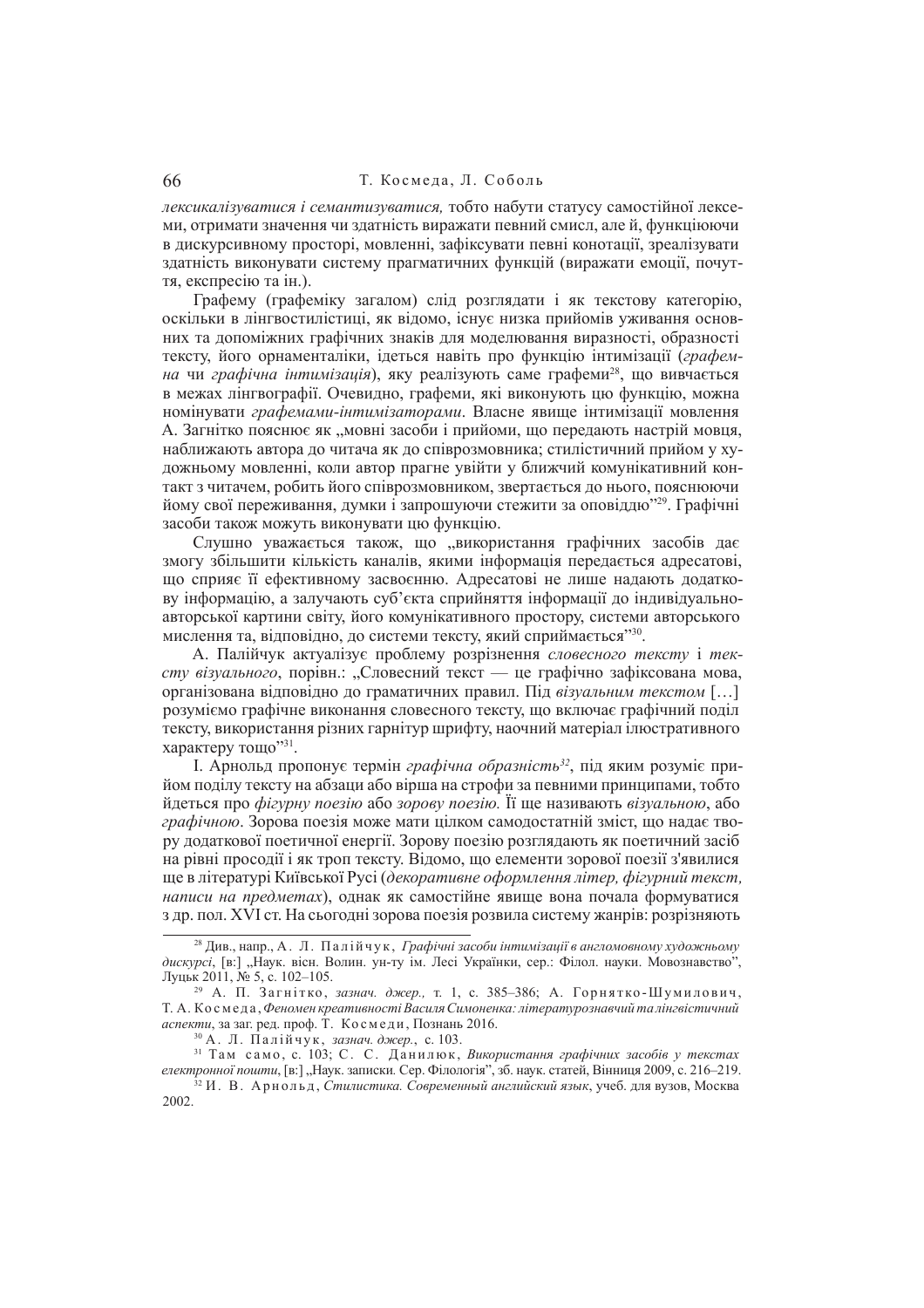ɜɿɪɲ *ɮɿɝɭɪɧɢɣ, ɭɡɝɨɞɠɟɧɢɣ, ɫɩɿɜɜɿɞɧɨɫɧɢɣ, ɨɧɨɝɪɚɦɚɬɢɱɧɢɣ, ɤɜɚɞɪɚɬɧɢɣ, ɱɢɫ*довий, вірш-лабіринт, ракові вірші та ін. Зорову поезію розвивали модерністи й продовжують удосконалювати постмодерністи<sup>33</sup>.

Загальновідомо, що прагматична функція — це функція впливу на адресата. Графеми, що лексикалізуються й семантизуються, репрезентують сильну позицію функціювання, що сприяє моделюванню прагматичних смислів i відповідних функцій. Л. Булаховський так характеризує прагматичну функцію слова, проектуючи це на художній текст: "Теорія художньої мови цінна, зокрема, тим, що, на відміну від звичайних інтелектуальних настанов семантики, далеко більше зосерелжує увагу на емоціональній стороні мови. Вона максимально зважає на те, що емоціональні елементи, різні відміни відчувань пронизують мову і що, отже, її правильно можна уявити собі тільки невідривно від них. Коли ми говоримо, ми не тільки висловлюємо наші міркування та розповідаємо, а й виливаємо в словах почуття, що так або інакше супроводжують наші міркування та уявлення. [...] Виражальними засобами при цьому для нас  $\epsilon$  і лобір синонімічних слів та форм, і особливості порядку слів, і психологічні особливості окремих звуків, і безкрая різноманітність вілтінків тембру, коли вони вихолять за межі найтиповіших якісних олмінностей звуків мови, і вся ритмомелодична сторона мови з її варіаціями щодо сили, тону, довготи, паузи. Увага до всього цього — умова належного освітлення мовних засобів художнього твору і розуміння його критиком..."<sup>34</sup>. Додамо, що все сказане проектується на основні й допоміжні графеми.

Літери, як наголошувалося, можуть бути репрезентовані різними способами, може актуалізуватися їхня архаїчна чи нова назва (лексикалізація), буква може набувати в мовному просторі відповідного смислу, значення (семантизація), крім того, може бути вжита в незвичній формі (велика літера замість малої (капіталізація) чи навпаки та ін.) і функції з порушенням чинної *графічної норми*, шо уможливлює створення графічної образності, напр.: …нам залишилось  $n$ ірнути у води / і наче **стікс** переплисти **йордан** $^{35}$ .

Вище зауважувалося, що пунктуаційні знаки можна інтерпретувати не на основі традиційних принципів пунктуації, а на основі авторського чуття, авторського замислу. У такому разі мовець може порушувати чинну норму пунктуації з актуалізацією пунктуаційної прагматичної норми. Напр., постмодерніст I. Андрусяк у вірші Катерина Білокур. Автопортрет виділяє вставне слово не комами, що зумовлено пунктуаційною нормою, а тире, порівн.: *Бо туту уже*  $\alpha$ *сінь* — *розколиш горіх* — / *і там уже осінь* / *і сонячні зайчики* — **бачите** *босі / біжать до порога — а як за поріг* $^{36}$ *.* 

Довелено, шо письменники часто "полюбляють" певні розлілові знаки, лешо ними "зловживаючи", надаючи їм перевагу, укладаючи в них індивідуальноавторський смисл. Традиційно виокремлюють *індивідуально-авторські* пунктуаційні знаки, що є наслідком індивідуально-авторської інтерпретації смислу тексту. Очевидно, має право на існування й образний термін "*улюблений авторський пунктуаційний знак*<sup>"</sup> — знак, що переважає в тексті, дискурсі

<sup>&</sup>lt;sup>33</sup> А. К. Мойсієнко. У світі візуальної поезії. [в:] Філологічні студії: поетика, лінгвістика, *літературознавство, літературна критика, перекладознавство, інтерв'ю, публіцистика, Київ-*Умань 2015, с. 232-244.

<sup>&</sup>lt;sup>34</sup> Л. А. Булаховський, *Теорія художньої мови*, [в:] Його ж, *Вибр. праці*, у 5 томах, Київ 1975, т. 1, с. 84–85.

<sup>&</sup>lt;sup>35</sup> Ю. Іздрик, *Календар любові: поезія*, Львів 2015, с. 311.

<sup>&</sup>lt;sup>36</sup> І. Андрусяк, *Писати мисліте*, Київ 2008, с. 6.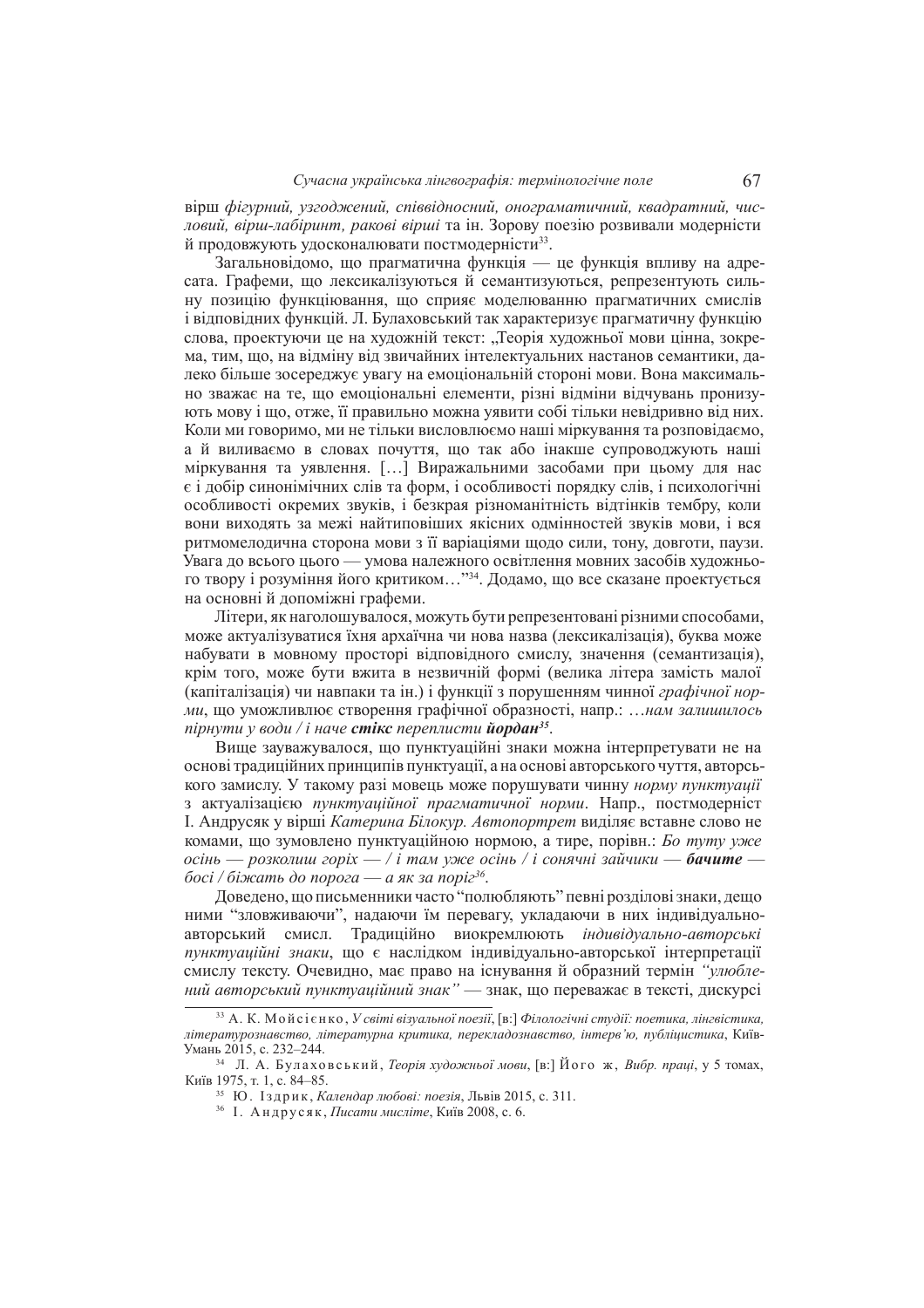того чи того автора, який репрезентує певні авторські інтенції — оцінки, емоції, смисли і под. — і виокремлюється на тлі інших індивідуально-авторських пунктуаційних знаків (напр., відомо, що найбільш поширеним, "улюбленим" знаком пунктуації М. Горького було тире, про що пише, напр., Д. Розенталь, називаючи тире "пристрастю" М. Горького<sup>37</sup>).

Унаслідок аналізу метамови сучасної графіки (лінгвографії) на основі вибірки термінів з найбільш авторитетних сучасних термінологічних словників чи енциклопедій та довідкової літератури (Див.: Д. Ганич та І. Олійник<sup>38</sup>, енциклопедія *Українська мова<sup>з9</sup>*, А. Загнітко<sup>40</sup>, О. Селіванова<sup>41</sup> та ін.), а також грунтовної наукової літератури з розглядуваної проблеми<sup>42</sup>, було зібрано понад 200 лефініцій.

Уважаємо, що метамову лінгвографії, графіки можна розширити, доповнивши деякими необхідними термінами, які на сьогодні ще слід кваліфікувати як оказіональні (графеми-історизми, букви-історизми чи графеми-архаїзми,  $\tilde{\theta}$ укви-архаїзми, прагматика назви літери, прагматична графеміка,  $i$ дексикалізація літери (букви), семантизація літери (букви) та ін.). Порівн.:  $a\pi\phi$ авіт, абетка, абецадло, азбука, "азбучна війна", апостроф, архаїчні  $H$ омінації графем, астронім, буква, буквений запис, варіанти лапок, велика бук*ɜɚ (ɥɿɬɟɪɚ), ɜɢɞɿɥɸɜɚɥɶɧɿ ɪɨɡɞɿɥɨɜɿ ɡɧɚɤɢ ɡɚ ɮɭɧɤɰɿɣɧɨɸ ɤɥɚɫɢɮɿɤɚɰɿɽɸ, ɜɢɤɥɢɱɧɢɤ, ɜɢɧɟɫɟɧɿ ɧɚɞɪɹɞɤɨɜɿ ɛɭɤɜɢ, ɜɿɞɨɤɪɟɦɥɸɜɚɥɶɧɢɣ ɪɨɡɞɿɥɨɜɢɣ ɡɧɚɤ, ɜɿɞɫɬɭɩ, ɜɿɞɱɭɠɟɧɧɹ ɧɚ ɪɿɜɧɿ ɝɪɚɮɟɦ, ɜɧɭɬɪɿɲɧɹ ɮɨɪɦɚ ɛɭɤɜɢ, ɝɥɚɝɨɥɢɰɹ, ɝɪɚɮ (ɝɪɚɮɚ), ɝɪɚɮɟɦɚ, ɝɪɚɮɟɦɿɤɚ, ɝɪɚɮɿɤɚ, ɝɪɚɮɿɱɧɚ ɿɧɬɢɦɿɡɚɰɿɹ, ɝɪɚɮɿɱɧɚ ɥɿɧɝɜɿɫɬɢɤɚ,*   $\epsilon$ рафічна норма, графічна система, графічна структура тексту, графічне на*ɤɪɟɫɥɟɧɧɹ, ɝɪɚɮɿɱɧɢɣ ɡɧɚɤ, ɝɪɚɮɿɱɧɢɣ ɦɚɥɸɧɨɤ, ɝɪɚɮɿɱɧɢɣ ɪɿɜɟɧɶ, "ɞɜɨɽɬɨɱɿɽ",*  двокрапка, дефіс, дефісація, дефісне написання иілого слова, діакритичний знак. "драгоманівка", друкованалітера (буква), друкований графічний знак, допоміжна  $\hat{z}$ рафема, дужки, емоціональний розділовий знак, "желехівка", заокруглені дуж*ки, "запятая", застарілі назви графем, звуковий аналог, знак наголосу, знак пи*тання, знак переносу, знак оклику, зорова поезія, зорова фіксація образу фоне- $M$ и, *інтерпункція, кирилиця, інтимізувальна графіка, крапка, крапка з комою, ɤɪɚɩɤɢ, "ɤɭɥɿɲɿɜɤɚ", ɥɚɩɤɢ, ɥɿɧɝɜɨɝɪɚɮɿɹ, ɥɿɬɟɪɚ, ɥɚɬɢɧɢɰɹ, "ɦɚɤɫɢɦɨɜɢɱɿɜɤɚ",*   $M$ ала літера, назва графеми (літери), наголос, нелітерний знак, писемна мова, письмо, орфографічна дискусія, орфографічна норма, орфографічна реформа,  $\sigma$ рфографія, орфограма, парний видільний розділовий знак, писемність, писем*ɧɢɣ ɜɚɪɿɚɧɬ ɝɪɚɮɟɦɢ, ɩɢɫɟɦɧɢɣ ɝɪɚɮɿɱɧɢɣ ɡɧɚɤ, ɩɢɫɟɦɧɿɫɬɶ, ɩɢɫɶɦɨ, ɩɿɜɭɫɬɚɜ,*  пояснювально-роз'яснювальна функиія розділового знака, правила орфографії, правила пунктуації, прийом скорочення слів і речень, пробіл, протобуква, прямі  $\delta$ Vжки, пунктограма, пунктуаційний знак, пунктуація, "репресована графема *(ɥɿɬɟɪɚ)", "ɪɨɡɞɿɥɤɚ", ɪɨɡɞɿɥɨɜɢɣ ɡɧɚɤ, ɪɭɤɨɩɢɫɧɚ ɥɿɬɟɪɚ (ɛɭɤɜɚ), ɫɟɦɚɧɬɢɡɚɰɿɹ*  $\bar{A}$  $\bar{B}$ ,  $\bar{C}$   $\bar{C}$  $\bar{A}$  $\bar{C}$  $\bar{A}$  $\bar{C}$  $\bar{A}$  $\bar{C}$  $\bar{B}$  $\bar{C}$  $\bar{A}$  $\bar{C}$ ,  $\bar{C}$  $\bar{A}$  $\bar{C}$  $\bar{C}$  $\bar{A}$  $\bar{C}$  $\bar{C}$  $\bar{A}$  $\bar{C}$  $\bar{C}$  $\bar{A}$  $\bar{C}$  $\bar{C}$  $\bar{C}$  $\bar{A}$  $\bar{C}$  $\bar{C}$  $H\ddot{u}$  *Hаголос, тип письма, тире, "удивная", устав, фігурні дужки, "фірмовий* 

<sup>&</sup>lt;sup>37</sup> Д. Э. Розенталь, *Справочник по пунктуации*, Москва 1997.

<sup>&</sup>lt;sup>38</sup> Д. І. Ганич, І. С. Олійник, Словник лінгвістичних термінів, Київ 1985.

<sup>&</sup>lt;sup>39</sup> Українська мова: енциклопедія, редкол.: В. М. Русанівський, О. О. Тараненко (співгол.), М. П. Зяблюк та ін., Київ 2000.

<sup>&</sup>lt;sup>40</sup> А. П. Загнітко, зазнач. джер.

<sup>&</sup>lt;sup>41</sup> О. О. Селіванова, зазнач. джер.

<sup>&</sup>lt;sup>42</sup> Л. А. Булаховський*, Лінгвографія*, [в:] Його ж, *Вибр. праці,* т. 1, с. 90; І. Огієнко,  $P$ ідна мова, Київ 2010; А. Нелюба, Словотворчість незалежної України. 1991–2011, Харків 2012.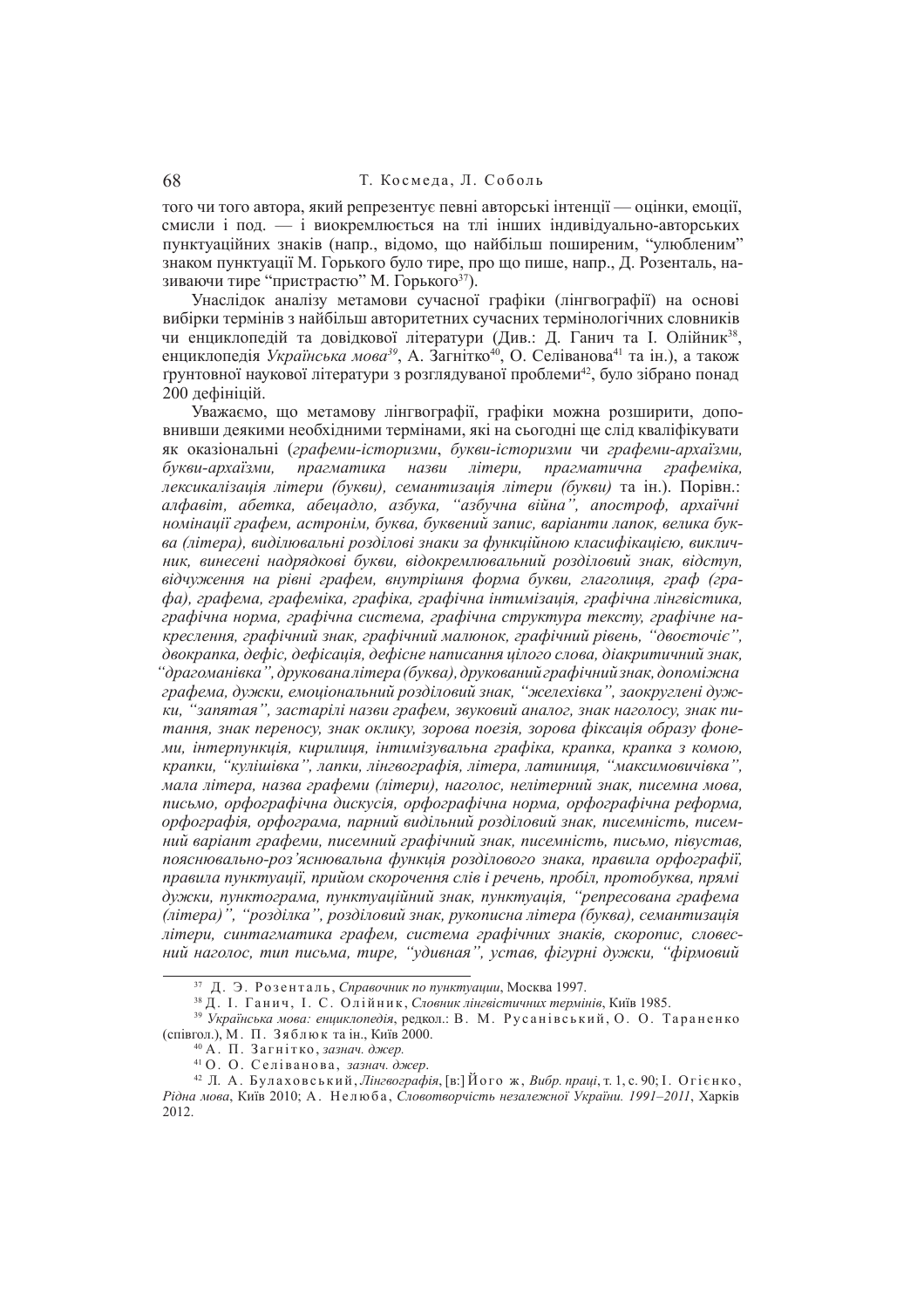знак" автора, фонетико-графічна стилістична фігура, форматив, функції двокрапки, функції дужок, функції крапки, функції лапок, функції знака оклику, *ɮɭɧɤɰɿʀ ɡɧɚɤɚ ɩɢɬɚɧɧɹ, ɮɭɧɤɰɿʀ ɬɢɪɟ, ɮɭɧɤɰɿɹ ɧɟɥɿɬɟɪɧɨɝɨ ɡɧɚɤɚ ɮɨɧɨɝɪɚɮɿɱɧɚ,*   $\dot{\phi}$ ункиія нелітерного знака змісторозрізнювальна, функція нелітерного знака  $\epsilon$ рафомаркована, хрестик, "ярижка" та деякі інші.

У цей перелік необхідно ввести й терміни лінгвостилістики, лінгвопоетики, зокрема ті, що окреслюють поняття фоностилістики (це на сьогодні докладно схарактеризовано в монографічній праці Л. Українець<sup>43</sup>), чи, можливо, *графічної стилістики* (як видається, останній термін має право на існування у зв'язку з актуалізацією випалків створення стилістичних ефектів за лопомогою маніпуляції графічними засобами мови), метамова якої повинна містити назви стилістичних фігур і прийомів, що ґрунтуються на маніпуляції графемами та їхніми окресленнями, напр.: *алітерація, амфіболія, анаграма, анафора*, *ɚɩɨɤɨɩɚ, ɚɩɨɫɿɨɩɟɡɚ, ɚɫɨɧɚɧɫ, ɚɮɟɪɟɡɚ, ɝɪɚɮɿɱɧɢɣ ɟɜɮɟɦɿɡɦ, ɝɪɚɮɨɧ, ɞɟɮɿɫɚɰɿɹ,*   $3$ лиття, капіталізація, квотація, логогриф, паренсесиз, поетична графіка, прийоми пунктуаиійної гри (повна відсутність пунктуаційних знаків, надмірне  $i$ х використання або зумисне використання лише окремих розділових знаків), *npoзionecuc, протезис або протеза, епентезис або епентеза, хіазм або хіазма* та ін. Деякі терміни утворюють варіанти, репрезентуючи коливання за родовою приналежністю.

У систему термінів лінгвографії повинні ввійти й номінації літературознавства, що окреслюють поетичні жанри, способи творення поезії на основі маніпуляції графічними засобами, напр.: абетковий вірш, зорова  $noesia, na\ni\phi$ *ром (слова-паліндроми, паліндромні слова, паліндромні фрази), паліндромон* та ін.

<u>Отже</u>, графіка, орфографія, пунктуація та лінгвографія загалом формують власну метамову, що репрезентує типові системні парадигматичні зв'язки:

1) полісемії, напр. *графіка*, порівн.: **Графіка** — 1) сукупність усіх рукописних та лрукованих знаків певної писемності, правил на позначення на письмі відповідності між буквами, їхнім поєднанням і розмежуванням за допомогою пробілів, пунктуаційних знаків, знаків наголосу та ін., а також і фонемами, сполученням фонем, склалами, морфемами, словами, синтагмами, реченнями; 2) розліл мовознавства або напрям граматології, що вивчає співвілношення між звуками й літерами. Відомо, що графіку виділяють як окремий розділ мовознавства з огляду на те, що існує невідповідність між системою графем та системою фонем певної мови. Точна вілповілність літер письма до фонем забезпечує досконалість кожної графічної системи. Існують такі принципи графіки: фонетичний, фонематичний, традиційний. Зазначимо, що основним принципом української графіки є фонематичний. Ло речі, українську графіку вважають однією з найдосконаліших, адже більшість літер українського алфавіту однозначна. Система української графіки включає літери, розділові  $3$ наки та апостроф, а також різноманітні прийоми скорочення слів, вико $pucmanня пробілів між словами, великих літер, відстиї, різних підкреслень,$ а в друкованому варіанті тексту — виділення за допомогою різних шрифтів<sup>44</sup>. **Пунктуація** "(лат. *punctuatio, punctum* — крапка) — 1) система правил про вживання на письмі розділових знаків; 2) система розділових знаків; 3) розділ

<sup>&</sup>lt;sup>43</sup> Л. Ф. Українець, зазнач. джер.

<sup>&</sup>lt;sup>44</sup> Українська мова: енциклопедія... с. 111.; О. О. Селіванова, зазнач. джер., с. 108– 109; А. П. Загнітко, зазнач. джер., т. 1, с. 177.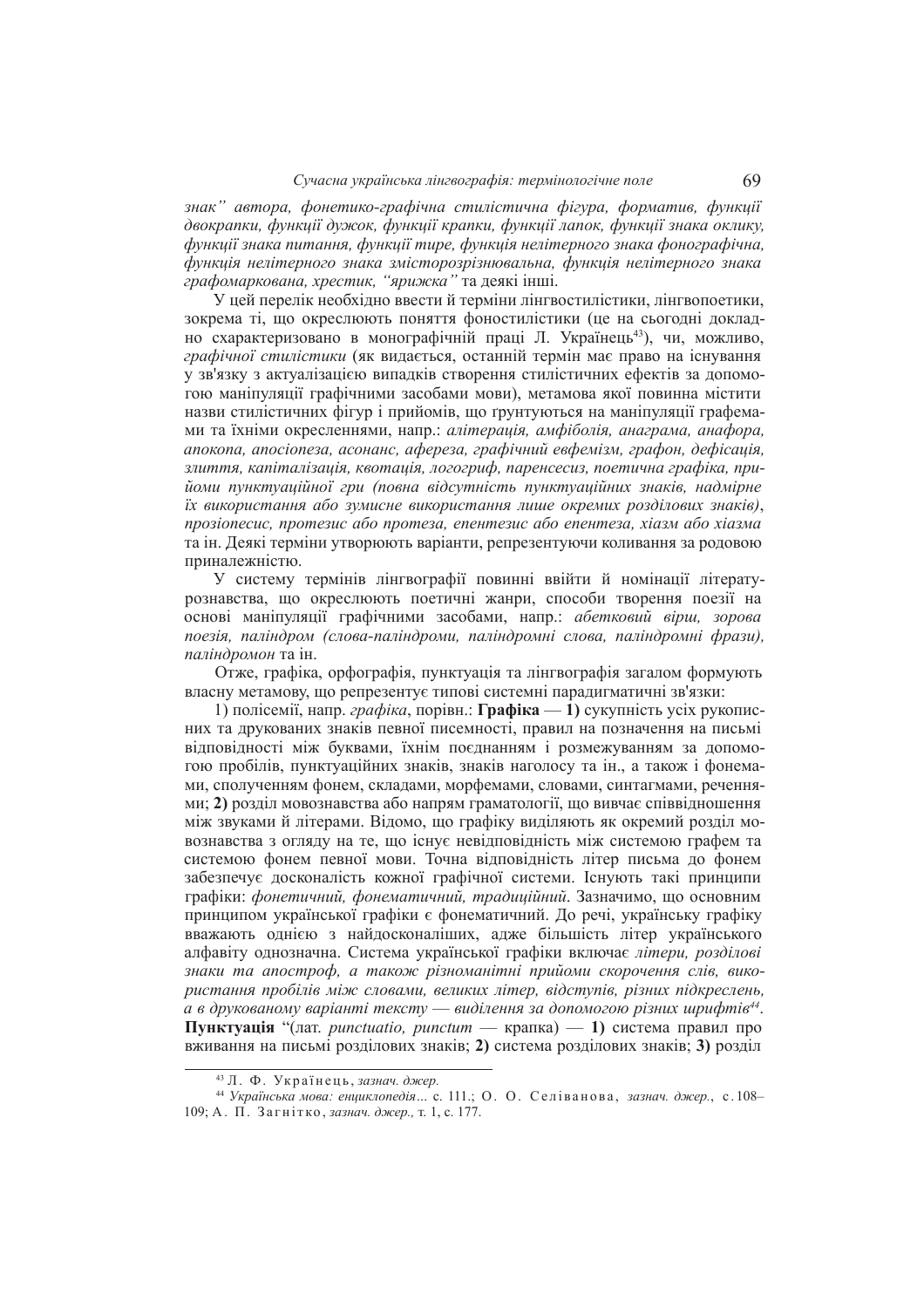# 70 Т. Космела, Л. Соболь

мовознавства, що досліджує історію розділових знаків, формування системи розділових знаків, функції розділових знаків, принципи пунктуації тощо"<sup>45</sup> та ін.;

2) синонімії: буква, літера; графема, звуко-буква; азбука, алфавіт, абецад*ло; графеміка, письмо; орфографія, правопис; запинка, кома; єднальний знак,*  $\partial$ ефіс; інтерпункція, пунктуація; "лапки-ялинки", "французькі лапки", "кутові  $\overline{A}$ апки", "німецькі лапки", "звичайні лапки"; тире, розділка, павза, пружка;  $$ 

3) омонімії, напр., графон розглядають як стилістичний прийом навмисного викривлення орфографічної норми, що відображає індивідуальні або діалектні порушення фонетичної норми. Значення цього терміна обтрунтувала В. Кухаренко<sup>46</sup>. Учена виокремлює інтеріоральні графони (реалізуються у складі слова) та *контактні* (реалізуються на межі слів). Первинна функція графонів характерологічна, оскільки вони можуть указувати на приналежність людини ло вілповілного соціального сереловища або вілображають її індивілуальні риси. Вторинна їхня функція зумовлена ідейно-естетичними позиціями автора твору та всім його змістом. Л. Ємельянова лешо звужує семантику цього терміна й розглялає його як асоціативний стилістичний прийом фонологічного рівня, що реалізується шляхом порушення орфографічної норми. За такого трактування за межами дослідження залишається низка фонологічних явищ, по не пов'язані із соціально-регіональною диференціацією мовлення, зокрема такі, як лефекти вимови, литяче мовлення, мовлення в стані афекту, іноземний акцент і под.<sup>47</sup>. Однак наявне й інше розуміння вищенаведеного терміна: його трактують як фігуру мовлення, що відображає відхилення від графічного стандарту чи орфографічної норми з урахуванням усіх графічних засобів виокремлення слів і словосполучень, зокрема й незвичних, однак мотивовані вони стилістикою контексту написання (окреслення) слів (виокремлення за лопомогою зміни шрифтів, розрядка, дефісація ("атипове використання дефісу, поділ слова на кілька склалів або інші варіанти його залучення, які вихолять за межі звичних"<sup>48</sup>, уведення в текст знаків чужої лінгвокультури, уживання великої літери замість малої й навпаки, а також інші графіко-орфографічні альтернативи, зокрема й фігурне розміщення тексту на площині аркуша)<sup>49</sup>;

 $\overline{4}$ ) гіпер-гіпонімії (уточнювальні терміни), напр. *лапки* — *"лапки-ялинки"*. <sup>"</sup>кутові лапки", дужки — прямі дужки, заокруглені дужки, фігурні дужки;

5) паронімії, *графеміка* і *графетика, графема* і *графон, форма* і форма*тив*, *слова-паліндроми* (ті, що читаються ззаду наперед, напр., дід, око, піп, на*ган, Пилип, радар, ротатор*) і *паліндромні слова* (ті, що читаються ззаду наперед, але вже як інші слова, паліндромне слово завжди має свою пару, другим елементом якої може бути й сполучення слів. напр. Рим — мир. кіт — тік. чем $ho \rightarrow \text{OH}$  *меч* і т. п.) та ін.

Терміни графіки та лінгвографії різняться за типовими параметрами, насамперед за: а) походженням: запозичені, напр., дефіс, літера, крапка, фор*матив* та ін. і власне українські, напр., буква, буквений запис, цятка та ін.;

<sup>&</sup>lt;sup>45</sup> А. П. Загнітко, зазнач. джер., т. 3, с. 161.

<sup>&</sup>lt;sup>46</sup> В. А. Кухаренко, *Практикум по стилистике английского языка. Seminars in Stylistics*, vчеб. пособ., Москва 2011.

<sup>&</sup>lt;sup>47</sup> Л. Л. Емельянова, *Нарушение орфографической нормы как средство создания стили-* $\ell$ *етического эффекта*, [в:] "НДВШ. Филол. науки", Москва 1976, № 1, с. 107–113.

<sup>&</sup>lt;sup>48</sup> Л. Л. Макарук, зазнач. джер., с. 140.

<sup>&</sup>lt;sup>49</sup> А. П. Сковородников, Энциклопедический словарь-справочник. Выразительные сред*ɫɬɜɚ ɪɭɫɫɤɨɝɨ ɹɡɵɤɚ ɢ ɪɟɱɟɜɵɟ ɨɲɢɛɤɢ ɢ ɧɟɞɨɱɺɬɵ*, Ɇɨɫɤɜɚ 2009, ɫ. 106–109.